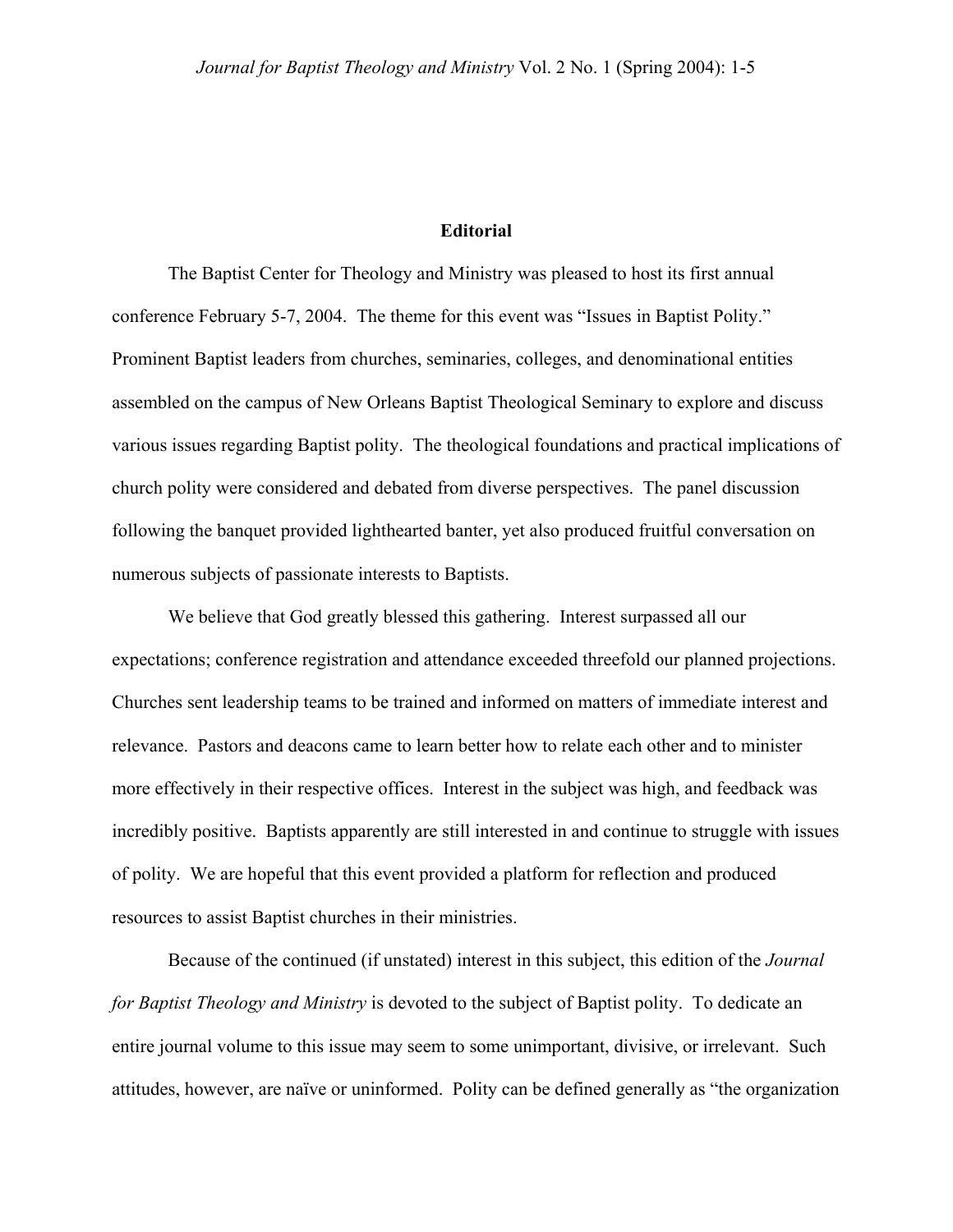or governmental structure of a local church or fellowship of churches,"<sup>[1](#page-1-0)</sup> or as "a form of church government adopted by an ecclesiastical body."<sup>[2](#page-1-1)</sup> In a real sense, church polity is simply the manner in which a group of Christian believers structures itself to discern and implement the will of God. When defined and considered in this light, polity is vitally important for today's Church.

An issue of immediate interest in Southern Baptist life is the role and function of elders in a Baptist church. The essays in this journal that address this issue reveal the diversity of opinions and perspectives found in Baptist life. The article written by Dr. Daryl Cornett provides a biblical and historical investigation of the nature and purpose of elders. His analysis compares and contrasts differing perspectives of elders between Baptists and Presbyterians. He also identifies and discusses what he believes are the essential, theological principles that a Baptist congregation must embody in order to have a biblically faithful polity. Dr. Phil Newton provides an historical overview on elders and their function in American Baptist polity. He suggests that some American Baptist churches had a plurality of elders as part of their polity. Although Baptist history provides a precedent for a plural-elder-polity, Dr. Newton contends that contemporary Baptists must ultimately construct their polity in accordance with biblical teaching. Dr. Benjamin Merkle investigates the use of the terms "elder" and "overseer" (or "bishop") in the Pastoral Epistles in order to determine the precise relationship between these terms. He argues that Baptists affirm two extant offices for the church: deacons and pastors.

<span id="page-1-0"></span> $\frac{1}{1}$ <sup>1</sup>Millard J. Erickson, "Polity," in *Concise Dictionary of Christian Theology*, rev. ed. (Wheaton, IL: Crossway Books, 2001).

<span id="page-1-1"></span><sup>2</sup> Donald K. McKim, "Polity," in *Westminster Dictionary of Theological Terms* (Louisville, KY: Westminster John Knox Press, 1996).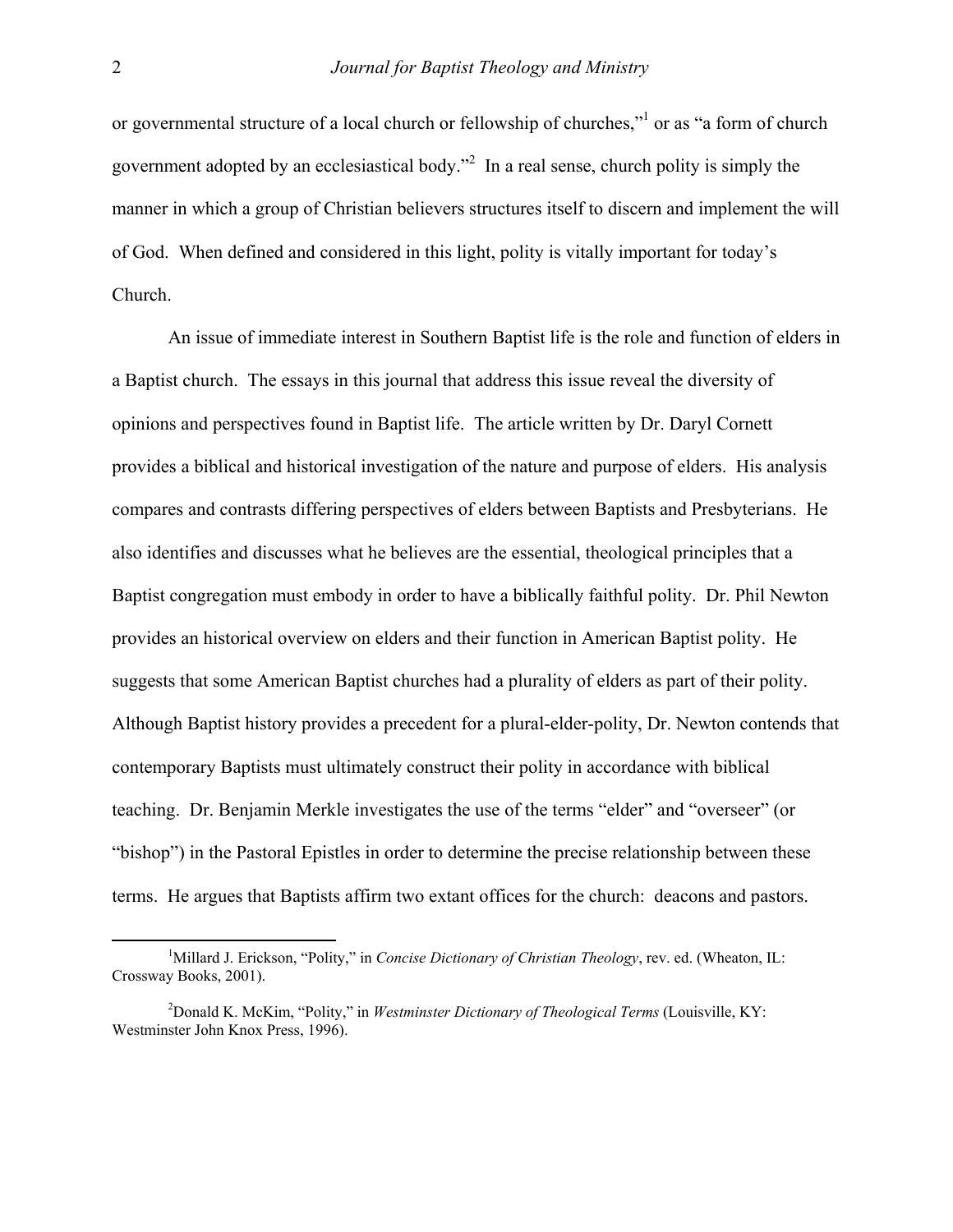## Editorial 3

Dr. Merkle maintains that the biblical terms for pastor and elder are synonymous concepts referring to the same ecclesiastic office.

In Baptist life, the regular business meetings of a local church invoke images of controversy and strife, often resulting in unpleasant and uncharitable ecclesiastic conflicts. Untold numbers of Baptist churches have experienced crises, hardships, and schisms. These problems are often perceived as arising from or as propagated by the "business meeting." Because of the culture created by these gatherings, many Baptist churches have reduced in number or completely eliminated business meetings. Dr. Steve Echols presents a scholarly yet practical article for church leaders on the purpose and process of a business meeting. His essay contends that these events can be "pathways" for harmonious change when biblically grounded, carefully planned, and properly executed. Dr. Echols offers pastoral suggestions for reclaiming the "business meeting" as a vibrant and useful ministry for local churches.

The contribution of Rev. James Jenkins provides an insightful glimpse into the polity structures of Baptist African American churches. He attempts to dispel the myth that African American pastors wield unlimited dictatorial power over their congregations. Although the pastor of an African American Baptist church is expected to exercise a great degree of control, pastoral authority is delegated to each pastor by the congregation as that church seeks to express God's sovereign authority over the life of the congregation. He stipulates that the degree of control that the pastor exerts is ultimately subject to the will of the congregation. Rev. Jenkins also describes the dynamics of the relationships between African American congregations.

The topic of sole membership has been of recent interest in Southern Baptist life. At the request of the Executive Committee of the Southern Baptist Convention, the trustee boards of each SBC denominational entity were asked to consider and change their institutional charters to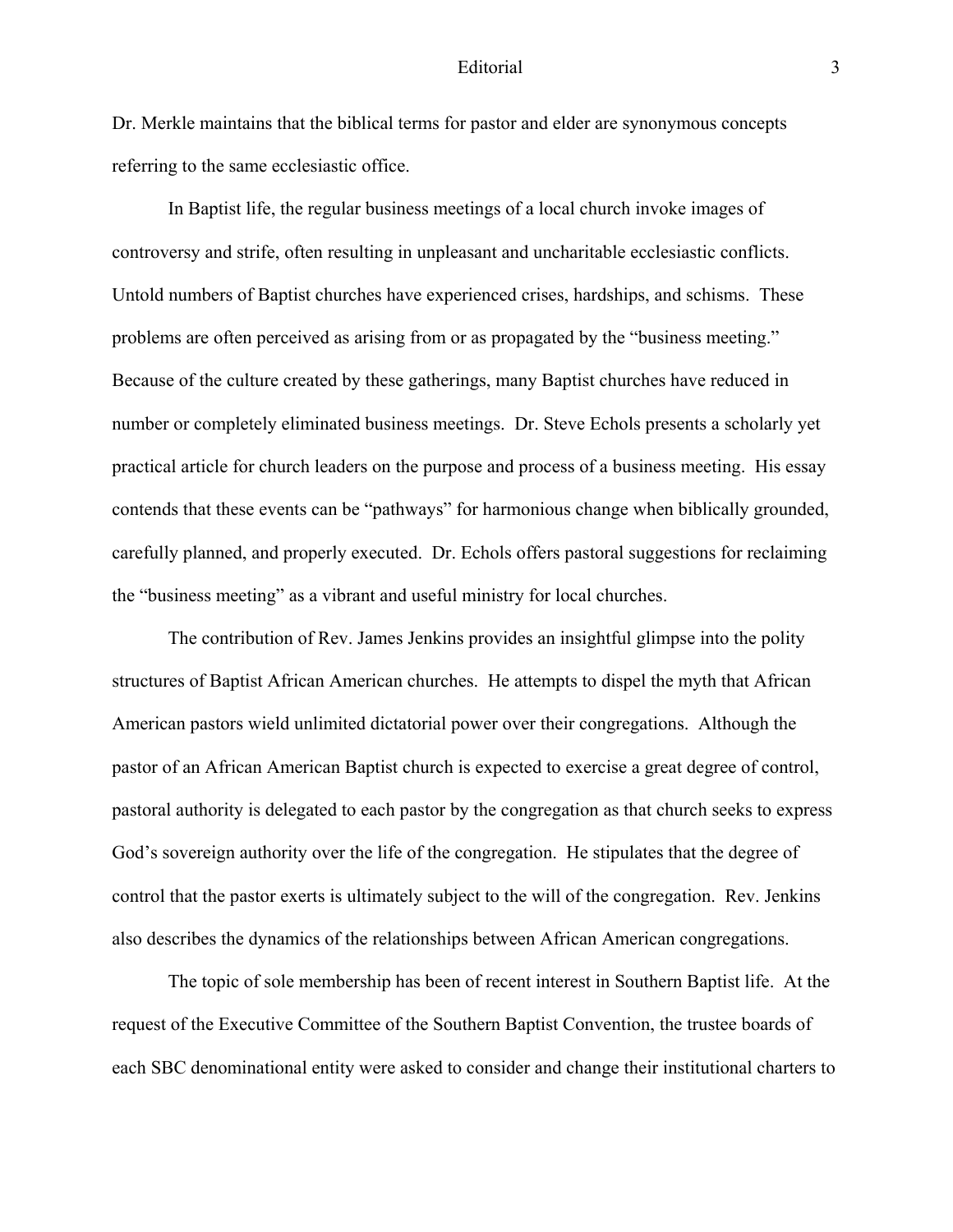name the Southern Baptist Convention as the legal sole member of the corporation. Most Southern Baptist entities revised their charters to comply with this request. The trustees of New Orleans Baptist Theological Seminary expressed reservations and concerns about such a move. The reluctance and initial declination to adopt sole membership on the part of the NOBTS trustees generated much discussion and renewed interest about Baptist polity, particularly regarding the relationship of denominational entities to each other and to the churches who support them.

The sole membership discussion has generated several essays from differing perspectives on this subject in an attempt to define and clarify the issues. In response to a request by the NOBTS trustees, seminary president Dr. Charles S. Kelley prepared a position paper entitled *[The](http://www.baptistcenter.com/Papers, etc/Articles and Essays/Kelley - The Baptist Way.pdf)  [Baptist Way: A Personal Perspective](http://www.baptistcenter.com/Papers, etc/Articles and Essays/Kelley - The Baptist Way.pdf).* At the behest of Dr. Morris Chapman, CEO of the Executive Committee, Dr. David Hankins, who serves as vice president for Cooperative Program for the Executive Committee, wrote a reply to Kelley's paper entitled *[The Relation of the](http://www.baptist2baptist.net/b2barticle.asp?ID=275)  [Southern Baptist Convention to Its Entities: A Response to Charles Kelley's The Baptist Way](http://www.baptist2baptist.net/b2barticle.asp?ID=275)*. Dr. Ken Keathley, associate professor of theology at NOBTS, and Dr. Lloyd Harsh, assistant professor of church history at NOBTS, wrote a rejoinder to Dr. Hankins' essay entitled *[A](http://www.baptistcenter.com/Papers, etc/Articles and Essays/Harsch and Keathley - A Program of Cooperation.pdf)  [Program of Cooperation: A Rejoinder to David Hankins' "The Relation of the Southern Baptist](http://www.baptistcenter.com/Papers, etc/Articles and Essays/Harsch and Keathley - A Program of Cooperation.pdf)  [Convention to Its Entities."](http://www.baptistcenter.com/Papers, etc/Articles and Essays/Harsch and Keathley - A Program of Cooperation.pdf)* All Baptists would enrich their understanding of Baptist history and polity by reading these treatises.

Dr. Ergun Mehmet Caner provides a scholarly and critical assessment for the perspectives and positions articulated in these essays. Baptists have a history of struggling with polity issues; Dr. Caner, however, does a noteworthy job of contextualizing the current discussion within SBC life and history. He also engages and analyzes the merits of the